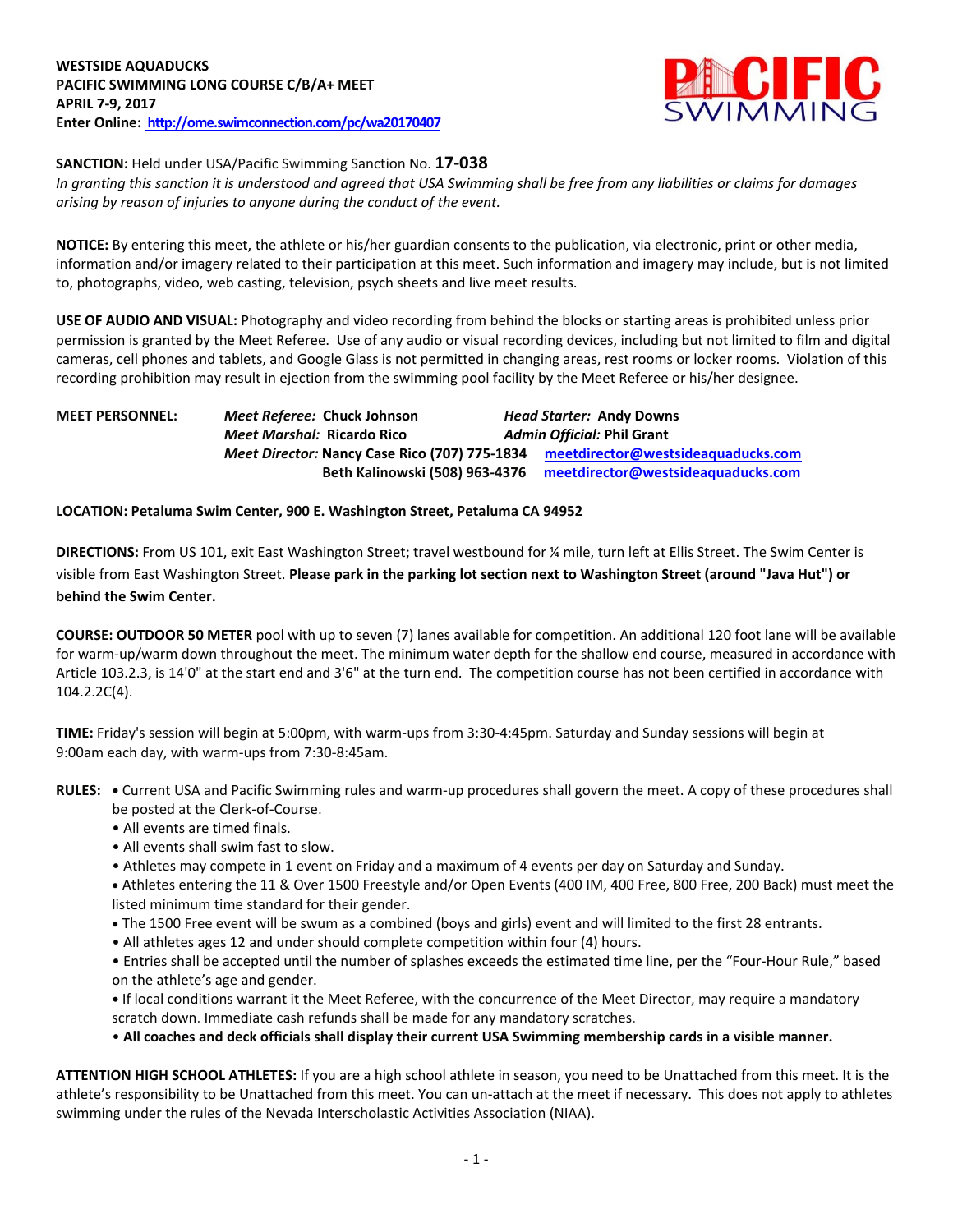**UNACCOMPANIED ATHLETES:** Any USA Swimming athlete-member competing at the meet shall be accompanied by a USA Swimming member-coach for the purposes of athlete supervision during warm-up, competition and warm-down. If a coach-member of the athlete's USA Swimming Club does not attend the meet to serve in said supervisory capacity, it is the responsibility of the athlete or the athlete's legal guardian to arrange for supervision by a USA Swimming member-coach. The meet director or meet referee may assist the athlete in making arrangements for such supervision; however, it is recommended that such arrangements be made in advance of the meet by the athlete's USA Swimming Club Member-Coach.

**RACING STARTS:** Any athlete entered in the meet shall be certified by a USA Swimming member-coach as being proficient in performing a racing start, or shall start each race from within the water. When unaccompanied by a USA Swimming member coach, it is the responsibility of the athlete or the athlete's legal guardian to ensure compliance with this requirement.

**RESTRICTIONS:** • Smoking and the use of other tobacco products is prohibited on the pool deck, in the locker rooms, in spectator

- seating on standing areas and in all areas used by athletes, during the meet and during warm-up periods.
- Sale and use of alcoholic beverages is prohibited in all areas of the meet venue.
- No glass containers are allowed in the meet venue.
- No propane heater is permitted except for snack bar/meet operations.
- All shelters shall be properly secured.
- Changing into or out of swimsuits other than in locker rooms or other designated areas is prohibited.
- No pets allowed on deck, other than service assistance animals.

• Destructive devices, to include but not limited to, explosive devices and equipment, firearms (open or concealed), blades, knives, mace, stun guns and blunt objects are strictly prohibited in the swimming facility and its surrounding areas. If observed, the Meet Referee or his/her designee may ask that these devices be stored safely away from the public or removed from the facility. Noncompliance may result in the reporting to law enforcement authorities and ejection from the facility. Law enforcement officers (LEO) are exempt per applicable laws.

• Operation of a drone, or any other flying apparatus, is prohibited over the venue (pools, athlete/coach areas, spectator areas and open ceiling locker rooms) any time athletes, coaches, officials and/or spectators are present.

**ELIGIBILITY:** • Athletes shall be current members of USA Swimming and enter their name and registration number on the meet entry card exactly as they are shown on their Registration Card. If this is not done, it may be difficult to match the athlete with the registration database. The meet host shall check all athlete registrations against the SWIMS database and if not found to be registered, the Meet Director shall accept the registration at the meet (a \$10 surcharge will be added to the regular registration fee). Duplicate registrations will be refunded by mail.

• Athletes in the "A" Division shall have met at least the USA Swimming Motivational "A" minimum time standard. Athletes in the "B" Division shall have met at least the "B" minimum time standard. All entry times slower than the "B" time standard shall be in the "C" Division.

- Entries with **"NO TIME" will be ACCEPTED (Exception - 1500 Free and Open Events. See Rules).**
- Entry times submitted for this meet may be checked against a computer database and may be changed in accordance with Pacific Swimming Entry Time Verification Procedures.
- Disabled athletes are welcome to attend this meet and should contact the Meet Director or Meet Referee regarding any special accommodations on entry times and seeding per Pacific Swimming policy.
- Athletes 19 years of age and over may compete in the meet for time only, no awards. Such athlete shall meet standards for the 17-18 age group.
- Age on the first day of the meet shall determine the athlete's age for the entire meet.

**ENTRY PRIORITY:** Entries from members of Zone 3 clubs (including unattached athletes training with those clubs) postmarked or entered on line by Monday, February 27, 2017 shall be given first priority for acceptance to the meet. All entries from other zones in Pacific Swimming or from other LSCs, postmarked or entered on line by the entry deadline shall be considered in the order they are received.

**ENTRY FEES:** \$4.00 per event plus a \$10.00 participation fee per athlete. Entries shall be rejected if payment is not sent at time of request. No refunds shall be made except mandatory scratch downs.

**ONLINE ENTRIES:** To enter online go to **<http://ome.swimconnection.com/pc/wa20170407>** to receive an immediate entry confirmation. This method requires payment by credit card. Swim Connection, LLC charges a processing fee for this service, equal to \$1 per athlete plus 5% of the total Entry Fees. Please note that the processing fee is a separate fee from the Entry Fees. If you do not wish to pay the processing fee, enter the meet using a mail entry. **Entering online is a convenience, is completely voluntary, and is**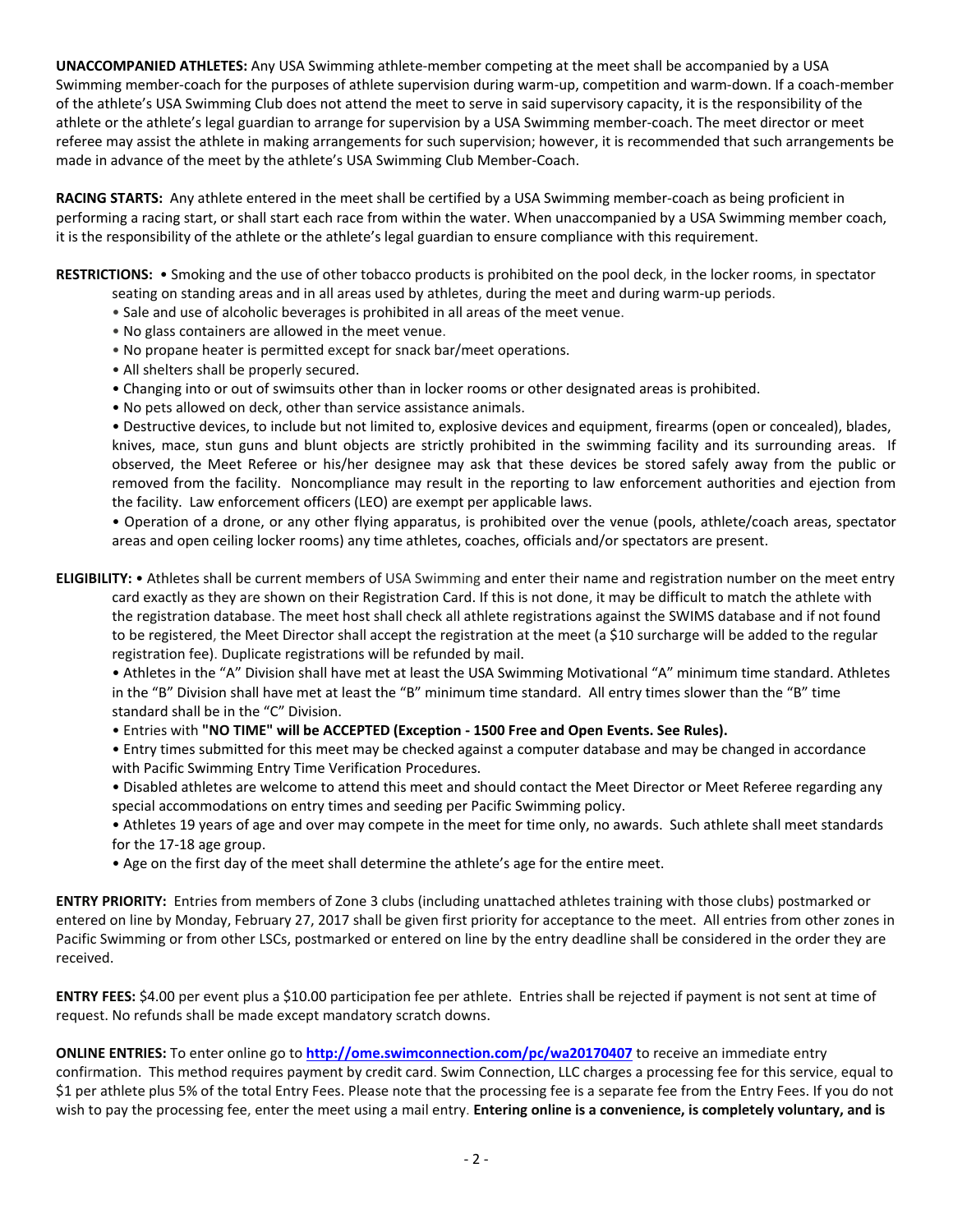**in no way required or expected of an athlete by Pacific Swimming.** Online entries shall be accepted through **Monday, March 27, 2017**.

**MAILED OR HAND DELIVERED ENTRIES**: Entries shall be on the attached consolidated entry form. Forms shall be filled out completely and printed clearly with athlete's best time. Entries shall be postmarked by midnight, **March 25, 2017** or hand delivered by 6:30 p.m., **March 27, 2017**. No late entries shall be accepted. Requests for confirmation of receipt of entries should include a selfaddressed envelope.

**Make check payable to**: Aquaducks, Inc. **Mail entries to**: Beth Kalinowski **Hand deliver entries to:** Beth Kalinowski

 1400 Technology Lane #101 1400 Technology Lane #101 Petaluma, CA 94954 Petaluma, CA 94954

**CHECK-IN:** The meet shall be deck seeded. Athletes shall check-in at the Clerk-of-Course. No event shall be closed more than 30 minutes before the scheduled start of the session. Close of check-in for all individual events shall be no more than 60 minutes before the estimated time of the start of the first heat of the event. Athletes who do not check in shall not be seeded and shall not be allowed to compete in that event.

**SCRATCHES:** Any athletes not reporting for or competing in an individual timed final event that they have checked in for shall not be penalized. Athletes who must withdraw from an event after it is seeded are requested to inform the referee immediately.

**AWARDS:** Ribbons will be awarded to 1st through 8th place finishers in the A+, B, and C divisions, for each event and age group. 10 & Under events will be awarded as 8 & Under and 9 - 10 age groups. 13 &Over events will be awarded as 13-14, 15-16, and 17-18 age groups. Athletes aged 19 & Over will not be awarded. "A" medals will be awarded to athletes achieving new USA Swimming Motivational-A times swum during this meet only. Open events will not be awarded (400 IM, 800 Free, 200 Back, and 400 Free) and neither will the 1500 Free event.

**ADMISSION:** Free. A three-day program will be available for purchase of \$5.00

**SNACK BAR & HOSPITALITY:** A snack bar will be available throughout the competition, serving hot breakfast, hot lunches, salads and other nutritious items and beverages. Coaches and working deck officials will be provided lunch. Hospitality will serve refreshments to timers and volunteers. **Water jugs for refilling water bottles will be available. PLEASE BRING REFILLABLE WATER BOTTLES TO THE MEET.**

**MISCELLANEOUS:** No overnight parking is allowed. Facilities will not be provided after meet hours.

**MINIMUM OFFICIALS**: At least seven days prior to the start of the meet, meet management (Meet Director and/or Meet Referee) shall contact a representative from each club participating in the meet, and provide a preliminary inventory of the officials that club is required to provide for each session. Each club shall, by the start of the meet, provide to the Meet Director or designee a list of Officials who have agreed to represent that club during each session of the meet.

At the meet, meet management shall conduct an inventory of officials, and shall compare the number of athletes entered in each session by each club with the number of officials present representing each club. If meet management certifies that a club has not provided sufficient officials for any session of the meet in accordance with the table below, excluding finals in a prelims and finals meet, the club will be fined \$100 per missing official per session of the meet.

| Club athletes entered in session | Trained and carded officials required |
|----------------------------------|---------------------------------------|
| $1 - 10$                         |                                       |
| $11 - 25$                        |                                       |
| $26 - 50$                        |                                       |
| $51 - 75$                        |                                       |
| 76-100                           |                                       |
| 100 or more                      |                                       |

\*Zone 3 will include assigned and working Colorado, Intermediary/ Chief Timing Judge, and Computer operator in the count of officials for a session although these positions are not carded. Zone 3 will accept uncarded Trainees in the count of officials for up to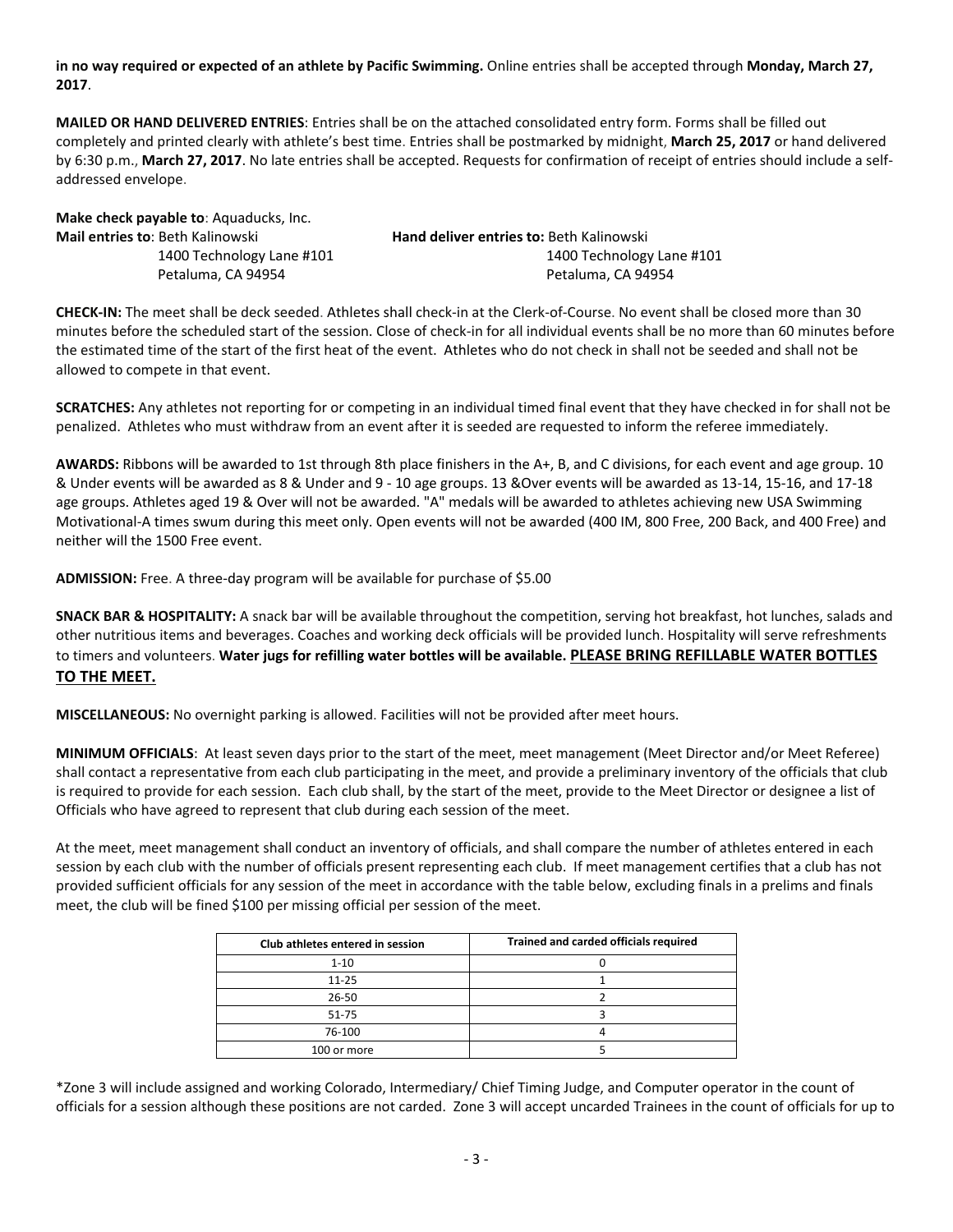two sessions. Clubs may use officials "borrowed" from other clubs, or unattached officials at the meet who agree, to fulfill their obligation under the rule.

### **EVENT SUMMARY**

| Friday, April 7, 2017 |                |                         |           |                        |               |            |            |  |  |
|-----------------------|----------------|-------------------------|-----------|------------------------|---------------|------------|------------|--|--|
|                       | 8 & Under      |                         | $9 - 10$  |                        | $11 - 12$     | 13 & Over  |            |  |  |
| 200 IM                |                |                         | 200 IM    | 200 IM                 |               | 1500 Free* |            |  |  |
|                       |                |                         |           |                        | 1500 Free*    |            |            |  |  |
|                       |                | Saturday, April 8, 2017 |           | Sunday, April 9, 2017  |               |            |            |  |  |
| 8 & Under             | $9 - 10$       | $11 - 12$               | 13 & Over | 8 & Under<br>$9 - 10$  |               | $11 - 12$  | 13 & Over  |  |  |
| 400 IM*               | 400 IM*        | 400 IM*                 | 400 IM    | 200 Back*              | 200 Back*     | 200 Back   | 200 Back   |  |  |
| 50 Breast             | 50 Breast      | 100 Back                | 200 Free  | 50 Fly                 | <b>50 Flv</b> | 100 Free   | 200 IM     |  |  |
| 100 Back              | 100 Back       | 50 Breast               | 100 Back  | <b>100 Free</b>        | 100 Free      | 50 Fly     | 100 Free   |  |  |
| 50 Free               | 50 Free        | 50 Free                 | 50 Free   | 100 Breast             | 100 Breast    | 100 Breast | 100 Breast |  |  |
| 100 Fly               | <b>100 Fly</b> | 100 Fly                 | 100 Fly   | 50 Back                | 50 Back       | 400 Free*  | 200 Fly    |  |  |
| 800 Free*             | 800 Free*      | 800 Free*               | 800 Free* | 400 Free*<br>400 Free* |               |            | 400 Free*  |  |  |

\*Minimum time standards required for entry – see next page.

Use the following URL to find the time standards:<http://www.pacswim.org/swim-meet-times/standards>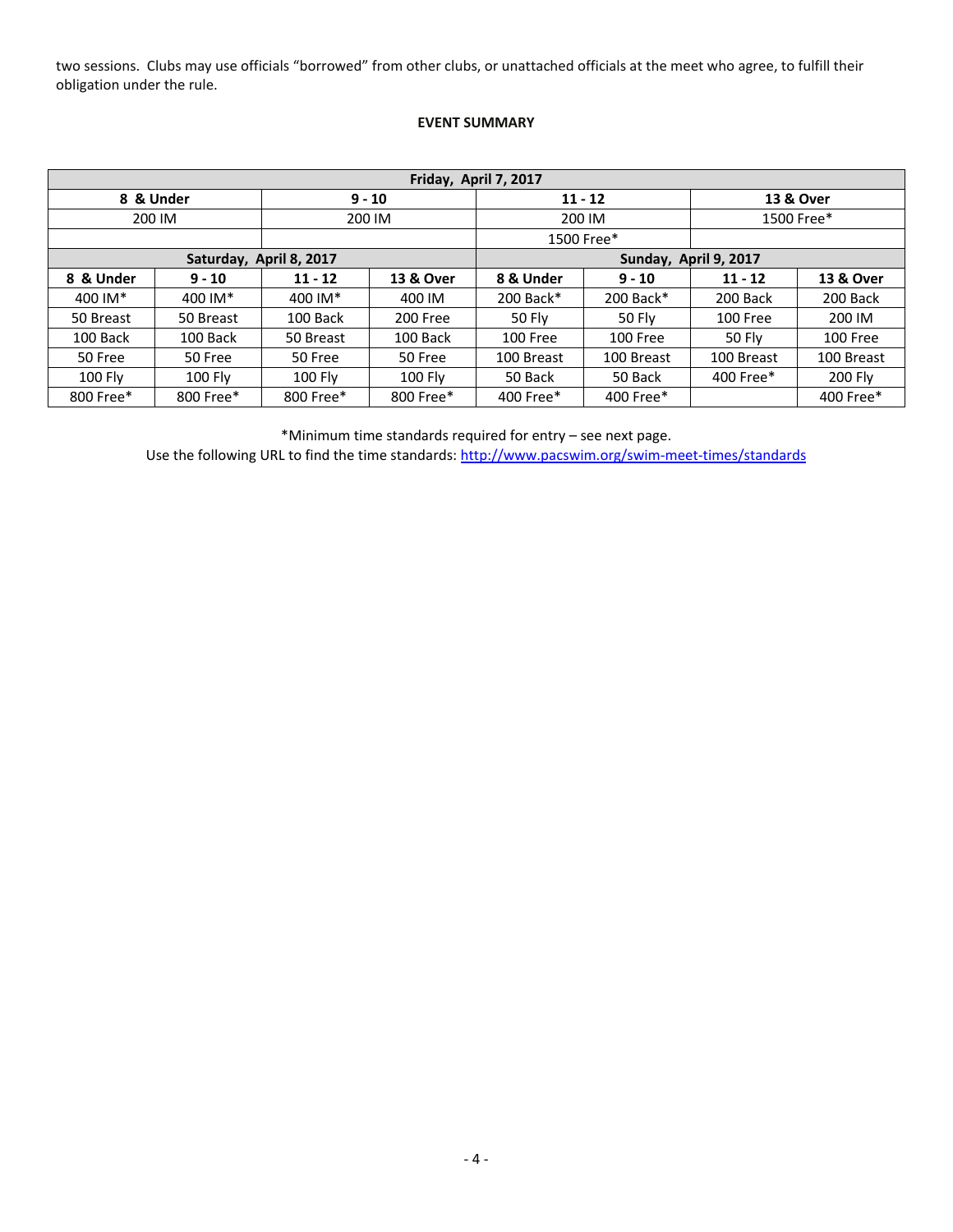## **Friday, April 7, 2017**

| <b>GIRLS</b><br><b>EVENT#</b> | <b>Event Description and Age Group</b>                                                                                                          | <b>BOYS</b><br><b>EVENT#</b> |
|-------------------------------|-------------------------------------------------------------------------------------------------------------------------------------------------|------------------------------|
| 1                             | 12 & Under 200 I.M.                                                                                                                             |                              |
| 3                             | 11 & Over 1500 Free*                                                                                                                            |                              |
|                               | *Athletes shall provide their own<br>timers and lap counters for this<br>event.<br>*Athletes shall have met the<br>Minimum Time Standard below. |                              |
| $*25:45.79$                   | Minimum Seed Time                                                                                                                               | *25:13.59                    |

# **Saturday, April 8, 2017**

# **Sunday, April 9, 2017**

| <b>GIRLS</b>   | <b>Event Description and Age</b> | <b>BOYS</b>   | <b>GIRLS EVENT</b> | <b>Event Description and</b> | <b>BOYS EVENT</b> |
|----------------|----------------------------------|---------------|--------------------|------------------------------|-------------------|
| <b>EVENT#</b>  | Group                            | <b>EVENT#</b> | #                  | <b>Age Group</b>             | #                 |
| 5              | Open 400 IM**                    | 6             | 33                 | Open 200 Back****            |                   |
| $\overline{7}$ | 13 & Over 200 Free               | 8             | 35                 | 10 & Under 50 Fly            | 36                |
| 9              | 10 & Under 50 Breast             | 10            | 37                 | 11-12 100 Free               | 38                |
| 11             | 11-12 100 Back                   | 12            | 39                 | 13 & Over 200 IM             | 40                |
| 13             | 10 & Under 100 Back              | 14            | 41                 | 10 & Under 100 Free          | 42                |
| 15             | 11-12 50 Breast                  | 16            | 43                 | 11-12 50 Fly                 | 44                |
| 17             | 13 & Over 100 Back               | 18            | 45                 | 13 & Over 100 Free           | 46                |
| 19             | 10 & Under 50 Free               | 20            | 47                 | 10 & Under 100 Breast        | 48                |
| 21             | 11-12 50 Free                    | 22            | 49                 | 11 & Over 100 Breast         | 50                |
| 23             | 13 & Over 50 Free                | 24            | 51                 | 10 & Under 50 Back           | 52                |
| 25             | 10 & Under 100 Fly               | 26            | 53                 | 13 & Over 200 Fly            | 54                |
| 27             | 11-12 100 Fly                    | 28            | 55                 | Open 400 Free*****           | 56                |
| 29             | 13 & Over 100 Fly                | 30            |                    | **** Athletes shall have     |                   |
| 31             | Open 800 Free***                 | 32            |                    | met the Minimum Time         |                   |
|                | ** Athletes shall have met the   |               |                    | Standard below.              |                   |
|                | Minimum Time Standard below.     |               | ****3:24.79        | Minimum Seed Time            | ****3:20.79       |
| $**7:19.69$    | Minimum Seed Time                | $**7:10.19$   |                    | ***** Athletes shall         |                   |
|                | *** Athletes shall provide their |               |                    | provide their own timers     |                   |
|                | own timers and lap counters for  |               |                    | and lap counters for this    |                   |
|                | this event.                      |               |                    | event.                       |                   |
|                | *** Athletes shall have met the  |               |                    | ***** Athletes shall         |                   |
|                | Minimum Time Standard below.     |               |                    | have met the Minimum         |                   |
| ***13:26.79    | Minimum Seed Time                | $***13:11.69$ |                    | Time Standard below.         |                   |
|                |                                  |               | $****6:23.89$      | Minimum Seed Time            | $****6:15.49$     |

Use the following URL to find the current time standards: http://www.pacswim.org/swim-meet-times/standards